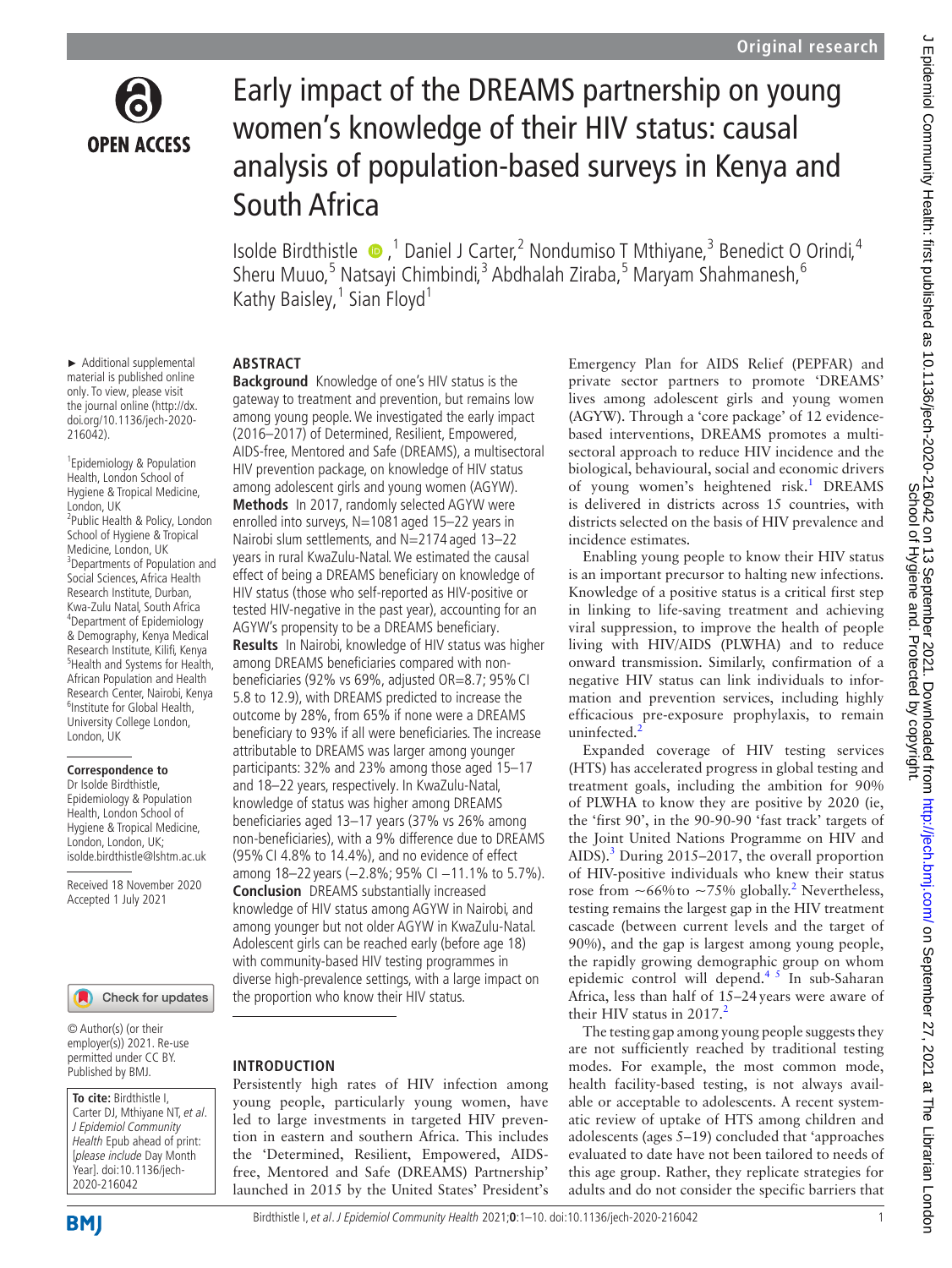## **Original research**

adolescents face.<sup>5[6](#page-9-4)</sup> The review noted that many young women first learn their status when they become pregnant, through routine testing in antenatal care. To achieve UNAIDS' aspiration for universal access to HIV testing, approaches must be taken to enhance supply, demand and uptake among adolescents and young adults.

As part of an ongoing independent impact evaluation of DREAMS, $<sup>7</sup>$  $<sup>7</sup>$  $<sup>7</sup>$  we sought evidence of an early impact on knowledge</sup> of HIV status. HIV testing and counseling services are included in the DREAMS core package, to be linked ('layered') appro-priately with biomedical, social and educational interventions.<sup>[1](#page-9-0)</sup> Here, we investigate the effect of participation in DREAMS on knowledge of HIV status among AGYW in two settings, urban Kenya and rural South Africa, after 1year of DREAMS implementation. We also sought to elucidate the mechanisms by which DREAMS promotes HIV testing in each setting, for example, through different DREAMS delivery models and the influence of contextual factors on implementation.

## **METHODS**

#### **Study design and settings**

In demographic surveillance sites in Nairobi, Kenya and KwaZulu-Natal, South Africa, we selected random samples of AGYW, stratified by age, for cohort studies for the impact evaluation of DREAMS over 3 years of follow-up[.8 9](#page-9-6) For this analysis, we used 2017 enrolment data from the urban informal settlements of Korogocho and Viwandani in Nairobi, (n=1081aged 15–22 years), and from uMkhanyakude district in KwaZulu-Natal, (n=2174aged 13–22). Sample size was calculated to ensure statistical power to compare DREAMS beneficiaries with non-beneficiaries across multiple outcomes and a range of assumptions about DREAMS uptake, within two age groups: 13–17 and 18–22 years in uMkhanyakude; and 15–17 and 18–22 years in Nairobi (where 13–14years were included in a separate 'early adolescent' cohort aged 10–14 years, building on the Global Early Adolescent Study pilot in this setting, and not included in this analysis).<sup>7</sup> Questionnaires were administered in early/mid-2017, approximately 1year after DREAMS implementation began. Data were collected electronically on a tablet by an interviewer, with the exception of sexual relationship questions which were self-filled in uMkhanyakude for privacy. Further details of the study settings, including sample size calculations, sampling strategies and plans for cohort follow-up, are described in the study protocol.<sup>[7](#page-9-5)</sup>

In both settings, DREAMS interventions were first introduced in 2016, following efforts to identify and recruit vulnerable AGYW (through a door-to-door roster of AGYW supplemented with referrals by community-based organisations in Nairobi, and through geographical mapping to identify high-incidence districts in South Africa, in which all AGYW were considered eligible for DREAMS). Early implementation of interventions was staggered, with services that had a pre-existing infrastructure being the first to roll-out, for example, through expanded or targeted services to include adolescent girls (aged 15–19 years) and young women (20–24years). More detailed descriptions of DREAMS early implementation, including differences by context, have been summarised previously.<sup>10</sup>

#### **Measurement of intervention and outcome**

We used receipt of an invitation to DREAMS (self-reported, yes or no) as the measure of being a DREAMS beneficiary, regardless of whether or how many services were accessed, analogous to an 'intention-to-treat' comparison for a randomised controlled trial

study design.[11 12](#page-9-8) An AGYW was defined as knowing her HIV status if she self-reported as HIV positive or she reported having had an HIV test and received the result within the last 12 months (regardless of whether the HIV test was perceived to be affiliated with the DREAMS programme or not).

#### **Causal effect of being a dreams beneficiary on knowledge of HIV status**

The research question is 'Did DREAMS cause an increase in the proportion of AGYW who know their HIV status, in one or both of the study settings?' Phrased with respect to a counterfactual outcome, we ask 'What proportion of AGYW would know their HIV status under two hypothetical scenarios: one in which no individuals were a DREAMS beneficiary, the other in which all individuals were a DREAMS beneficiary.'

#### **Statistical analysis**

#### Sources and measurement of confounding

We constructed setting-specific directed acyclic graphs (DAGs) to represent the underlying causal structure of the relationship between being a DREAMS beneficiary, knowledge of HIV status, and other individual and household-level characteristics. In the DAGs in [figure](#page-2-0) 1, each node represents a construct that is measured by  $\geq 1$  characteristic recorded from responses to the interview questionnaires. Guided by the work of Greenland *et al*,<sup>[13](#page-9-9)</sup> each DAG was interrogated to identify the minimal set of constructs that needed to be adjusted for to control for confounding.

We calculated the observed proportion of AGYW who knew their HIV status, by age, site and self-reported DREAMS invitation, and estimated associations between DREAMS invitation and knowledge of HIV status and DREAMS invitation, using logistic regression to adjust for a priori confounders (age and site) and for additional confounding variables informed by the DAGs.

#### Causal effect estimation

To obtain a causal estimate corresponding to the research question of interest (articulated above), we used propensity score logistic regression adjustment. In our analysis, the propensity score is the 'propensity to be a DREAMS beneficiary', and is defined as the probability of being a DREAMS beneficiary given a set of individual and household characteristics.<sup>[14 15](#page-9-10)</sup> The propensity scores were estimated through logistic regression, with the outcome being a DREAMS beneficiary (invited to participate in DREAMS: yes or no), and explanatory variables identified as confounding variables from the DAG or as determinants of knowledge of HIV status. In both study sites, we used a logistic regression model to estimate the propensity score that assumed that the effects of all explanatory variables combined multiplicatively, that is, that there was no effect modification on the log(odds) scale.

Propensity score logistic regression adjustment was undertaken by fitting a logistic regression model for the outcome of knowledge of HIV status, separately for AGYW who were and those who were not DREAMS beneficiaries, with adjustment for the propensity score and age group. These two logistic regression models were then used to predict the probability of the outcome of 'knowledge of HIV status=yes' for all AGYW, first under the scenario that they were not a DREAMS beneficiary, and second under the scenario that they were a DREAMS beneficiary. This generated two predicted probabilities for each individual. For each scenario, the predicted probabilities were averaged across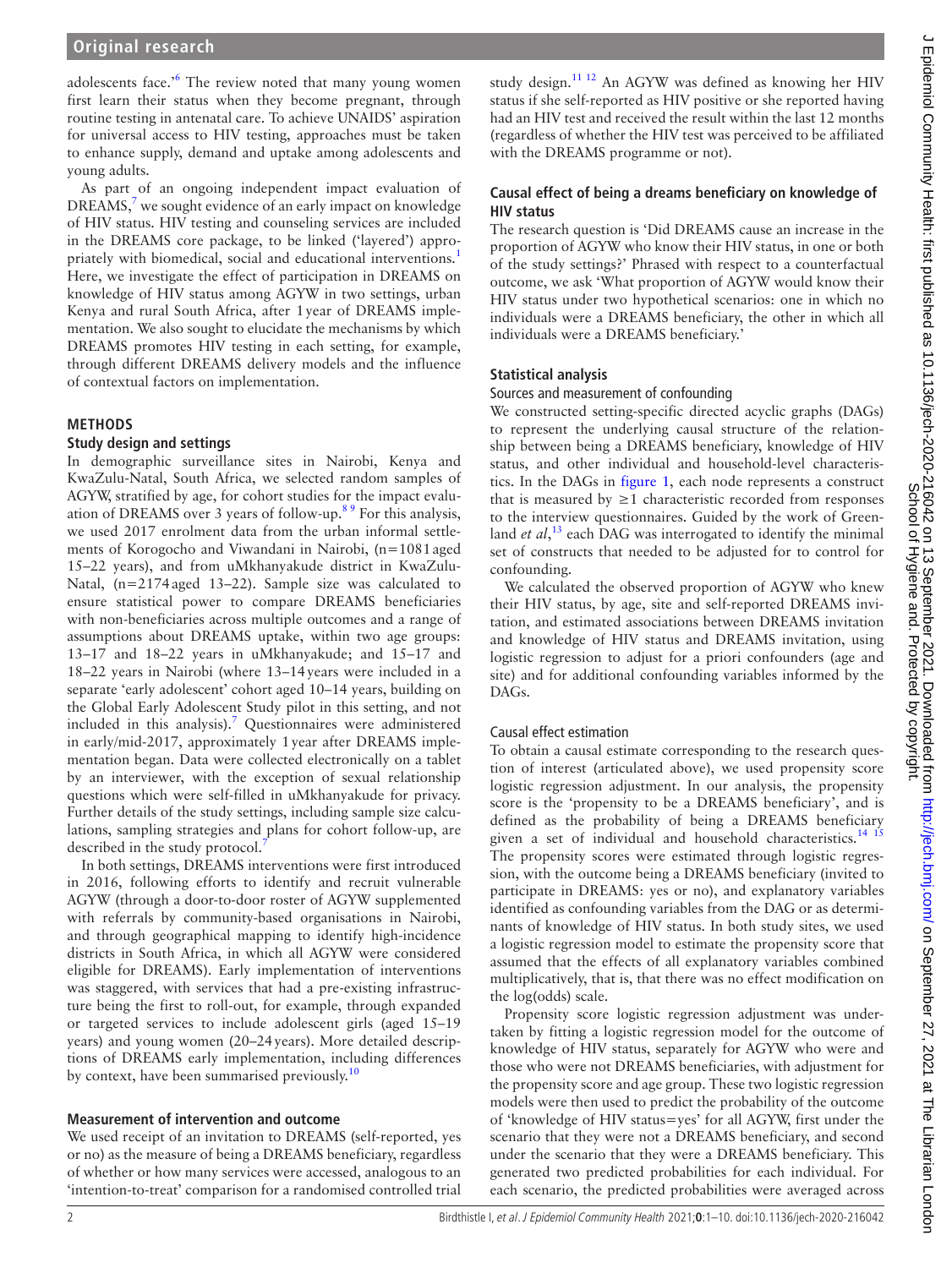

<span id="page-2-0"></span>**Figure 1** Directed acyclic graphs to identify causal pathways and confounding factors in Nairobi (A) and uMkhanyakude (B). DREAMS, Determined, Resilient, Empowered, AIDS-free, Mentored and Safe; SES, socioeconomic status.

all AGYW and also separately for older and younger AGYW. These were then used to calculate the marginal percent difference (the difference in the average predicted probability between the scenario in which all AGYW were DREAMS beneficiaries and the scenario in which none were DREAMS beneficiaries),

as well as the corresponding marginal prevalence (risk) ratios and ORs.

CIs were generated by using a bootstrap procedure, repeating the estimation procedure described above in 1000 samples that were drawn with replacement from the complete dataset and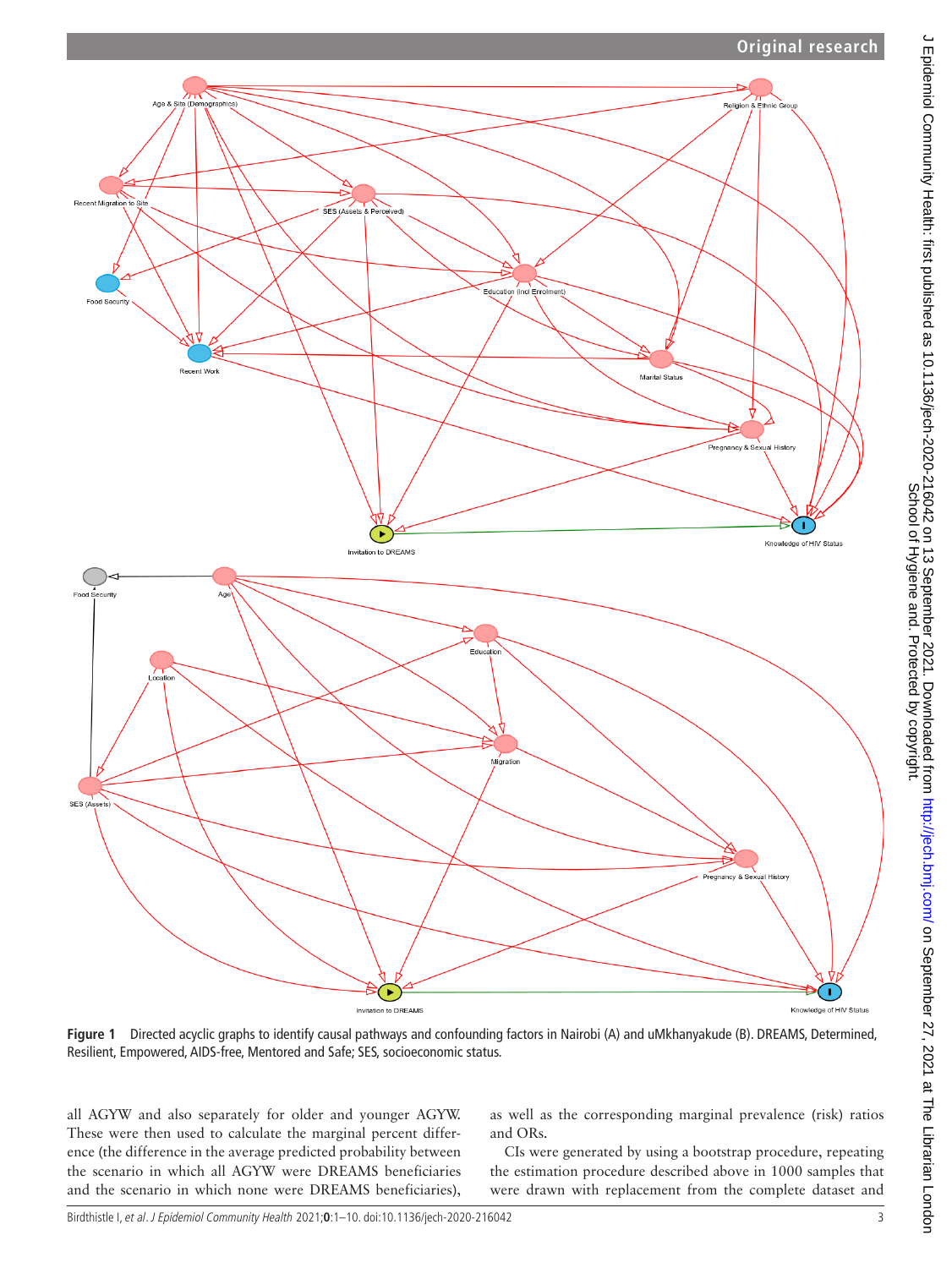calculating 95% CIs from the resulting bootstrap distribution using the 2.5% and 97.5% percentiles.

Given the potential for DREAMS to have a different impact by age group—since DREAMS targeted adolescent girls (15–19years) and young women (20–24years) differently—the propensity score adjustment approach was applied within age groups, as well as overall, with a formal test for effect modification by age group.

The assumptions under which our analyses provide a valid causal estimate are defined and examined in [online supplemental](https://dx.doi.org/10.1136/jech-2020-216042)  [file 1](https://dx.doi.org/10.1136/jech-2020-216042). To examine the robustness of the causal effect estimates obtained with different assumptions, in addition to propensity score logistic regression adjustment we also use three alternative approaches, namely: propensity score stratification, propensity score weighting and 'conventional' multivariable logistic regression (see [online supplemental file 1\)](https://dx.doi.org/10.1136/jech-2020-216042) for the methods used).

Descriptive analyses and regression analyses for the Nairobi setting were conducted in R V.3.4.1 (R Core Team, 2017). All analyses for the South African setting were conducted in Stata/ SE 15.1 software (StataCorp, TX).

#### **HIV testing modalities and attitudes**

For insight into the delivery of HIV testing in DREAMS settings, we summarised respondents' self-reported experiences and modalities of HIV testing over the previous 12 months, comparing those invited and not invited into DREAMS, separately for two age groups. We also reviewed process evaluation data—drawn from structured observations, key informant interviews with DREAMS implementers and small group discussions with community and family groups and young people, and in-depth interviews with beneficiaries in the first year of programme implementation (data described previously)<sup>10</sup> to summarise the approach to delivering HIV testing through DREAMS in each context.

#### **RESULTS**

In South Africa, 1148 AGYW aged 13–17 and 1036 aged 18–22 were recruited into closed cohorts (response rate of 85% for 13–22year olds, of 2555 eligible). In Nairobi, 547 AGYW aged 15–17 and 534 aged 18–22 were enrolled (response rate of 61% of  $n=1770$  eligible 15–22 years).

Almost half (n=536; 49.6%) of the 1081 participants in Nairobi had been invited to participate in DREAMS in the past year: 59% of 15–17years and 40% of 18–22yeas ([table](#page-4-0) 1A). This compares to 29% of all AGYW (n=636/2174) in uMkhanyakude, where younger adolescent girls were also more likely than young women to be recruited into DREAMS (40% vs 17%, 13–17 and 18–22years, respectively) [\(online supplemental](https://dx.doi.org/10.1136/jech-2020-216042)  [tables S1a-b\)](https://dx.doi.org/10.1136/jech-2020-216042).

[Table](#page-4-0) 1A,B presents the proportion of AGYW who knew their HIV status, and differences in this outcome by DREAMS invitation and individual and household characteristics that comprised the minimal set of explanatory variables that should be adjusted for to control for confounding. This included age, site (slum area), education, indicators of socioeconomic status and position, and sexual and pregnancy history in Nairobi [\(table](#page-4-0) 1A). In uMkhanyakude, the confounding set was the same, with location distinguishing urban or rural in this setting [\(table](#page-4-0) 1B).

Overall, young women's knowledge of HIV status was higher in Nairobi, Kenya, where 81% (n=872) of 1081 participants were tested in the past year and/or knew they were HIV-positive, compared with 45% (n=977) of 2173 respondents surveyed in uMkhanyakude, South Africa. Knowledge of status increased

with age in both settings: rising from 73% to 91% between the ages of 15 and 22 years in Nairobi, and from 14% to 65% between ages 13 and 22 years in uMkhanyakude. In Nairobi, the strongest association between an individual or household characteristic and knowledge of HIV status was with invitation to DREAMS (age-site-adjusted OR=7.3, 95%CI 4.99 to 10.75), followed by sexual/reproductive history, age, perception of household poverty, area of residence and education [\(table](#page-4-0) 1A). In uMkhanyakude, the association between invitation to DREAMS and knowledge of HIV status was much weaker than in Nairobi (age-location-adjusted OR=1.27,  $95\%$ CI 1.03 to 1.57), with strong evidence of associations with sexual/reproductive history and age, and weak evidence of an association with food security ([table](#page-4-0) 1B).

In age-stratified analysis, the association between the outcome and history of pregnancy was greater among the younger than the older girls, with 81% of 13–17years knowing their status if they had been pregnant compared with only 27% among those who had never been pregnant (OR=7.48, 95% CI 3.84 to 14.57; [online supplemental table S1a](https://dx.doi.org/10.1136/jech-2020-216042)). Urban or rural location was associated with knowledge of status among the younger girls in KwaZulu-Natal, with 13–17years in urban/periurban areas less likely than those in rural areas to know their status  $(OR=0.78,$ 95%CI 0.58 to 1.03; [online supplemental table S1a\)](https://dx.doi.org/10.1136/jech-2020-216042), but there was no evidence of such association among the 18–22years ([online supplemental table S1b](https://dx.doi.org/10.1136/jech-2020-216042)).

#### **Causal effect of DREAMS invitation on knowledge of HIV status**

In Nairobi, knowledge of HIV status was higher among AGYW who were DREAMS beneficiaries compared with AGYW who were not DREAMS beneficiaries (92% vs 69%; adjusted OR=8.7,  $95\%$ CI 5.8 to 12.9; [table](#page-6-0) 2). In propensity score regression adjusted analysis, DREAMS was estimated to increase knowledge of HIV status by 28%, from 65% if no AGYW were a DREAMS beneficiary to 93% if all were a DREAMS beneficiary (95%CI 22.8 to 32.6; [table](#page-6-1) 3, [figure](#page-7-0) 2). This represents the per cent difference attributable to DREAMS (the 'marginal causal percent difference'), after controlling for confounding variables using regression adjustment for the propensity score. The effect was larger among younger than older participants: 93% vs 61% among beneficiaries vs non-beneficiaries aged 15–17 years (32% difference attributable to DREAMS; 95%CI 24.9 to 39.1) and 94% vs 71% (23% difference due to DREAMS, 95%CI 15.0 to 29.7) among those aged 18–22 years. Alternative measures of effect, including marginal prevalence and ORs, also provided strong evidence that DREAMS had an effect on knowledge of HIV status [\(table](#page-6-1) 3).

In uMkhanyakude, there was a smaller increase in knowledge of HIV status by DREAMS invitation, relative to Nairobi, with weak evidence of an overall difference attributable to DREAMS of 3.6% (95% CI −1.9% to 8.4%; [table](#page-6-1) 3). There was evidence that the effect of DREAMS differed by age group, with evidence of effect only among 13–17years. Specifically, the effect of DREAMS was estimated to increase knowledge of HIV status by 9% (95% CI 4.8% to 14.4%), from 26.5% if no-one was a DREAMS beneficiary to 35.4% if all were a DREAMS beneficiary among 13–17years, compared with no evidence of effect among 18–22years (−2.8%, 95%CI −11.1% to 5.7%; [table](#page-6-1) 3, [figure](#page-7-0) 2). The findings were similar using other measures of effect, with differences in odds and prevalence ratios observed among the younger cohort only [\(table](#page-6-1) 3).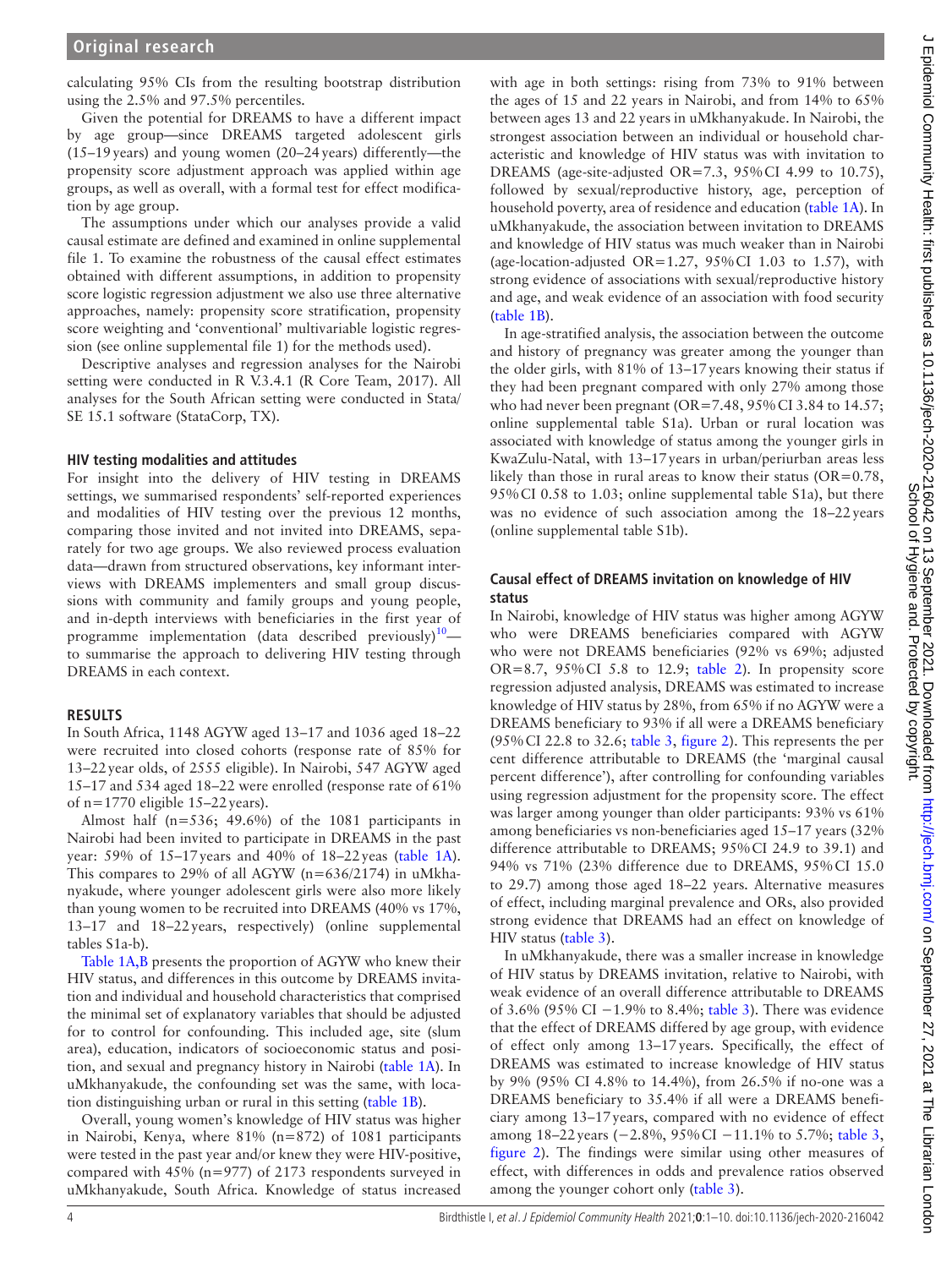| uMkhanyakude (B)             |              |           |                             |           |                          |           |  |  |  |
|------------------------------|--------------|-----------|-----------------------------|-----------|--------------------------|-----------|--|--|--|
| (A) Nairobi                  | <b>Total</b> |           | <b>DREAMS</b> beneficiaries |           | <b>Non-beneficiaries</b> |           |  |  |  |
|                              | N            | $%$ (col) | N                           | $%$ (col) | N                        | $%$ (col) |  |  |  |
| Age group                    |              |           |                             |           |                          |           |  |  |  |
| 15-17 years                  | 547          | 50.6      | 322                         | 60.07     | 225                      | 41.28     |  |  |  |
| 18-22 years                  | 534          | 49.4      | 214                         | 39.93     | 320                      | 58.72     |  |  |  |
| Age                          |              |           |                             |           |                          |           |  |  |  |
| 15 years                     | 156          | 14.43     | 94                          | 17.54     | 62                       | 11.38     |  |  |  |
| 16 years                     | 203          | 18.78     | 126                         | 23.51     | 77                       | 14.13     |  |  |  |
| 17 years                     | 188          | 17.39     | 102                         | 19.03     | 86                       | 15.78     |  |  |  |
| 18 years                     | 138          | 12.77     | 76                          | 14.18     | 62                       | 11.38     |  |  |  |
| 19 years                     | 95           | 8.79      | 37                          | 6.9       | 58                       | 10.64     |  |  |  |
| 20 years                     | 102          | 9.44      | 41                          | 7.65      | 61                       | 11.19     |  |  |  |
| 21 years                     | 94           | 8.7       | 31                          | 5.78      | 63                       | 11.56     |  |  |  |
| 22 years                     | 105          | 9.71      | 29                          | 5.41      | 76                       | 13.94     |  |  |  |
| Location                     |              |           |                             |           |                          |           |  |  |  |
| Korogocho                    | 617          | 57.08     | 314                         | 58.58     | 303                      | 55.6      |  |  |  |
| Viwandani                    | 464          | 42.92     | 222                         | 41.42     | 242                      | 44.4      |  |  |  |
| Current school status        |              |           |                             |           |                          |           |  |  |  |
| Currently in school          | 626          | 57.91     | 371                         | 69.22     | 255                      | 46.79     |  |  |  |
| Not in school                | 455          | 42.09     | 165                         | 30.78     | 290                      | 53.21     |  |  |  |
| <b>Highest education</b>     |              |           |                             |           |                          |           |  |  |  |
| Primary incomplete           | 125          | 11.56     | 55                          | 10.26     | $70\,$                   | 12.84     |  |  |  |
| Primary grade 8              | 217          | 20.07     | 92                          | 17.16     | 125                      | 22.94     |  |  |  |
| Secondary form 1             | 154          | 14.25     | 96                          | 17.91     | 58                       | 10.64     |  |  |  |
| Secondary form 2             | 187          | 17.3      | 110                         | 20.52     | 77                       | 14.13     |  |  |  |
| Secondary form 3             | 150          | 13.88     | 86                          | 16.04     | 64                       | 11.74     |  |  |  |
| Secondary form 4             | 198          | 18.32     | 74                          | 13.81     | 124                      | 22.75     |  |  |  |
| Tertiary                     | 50           | 4.63      | 23                          | 4.29      | 27                       | 4.95      |  |  |  |
| Household assets             |              |           |                             |           |                          |           |  |  |  |
| Low asset score              | 361          | 33.4      | 190                         | 35.45     | 171                      | 31.38     |  |  |  |
| Middle asset score           | 360          | 33.3      | 172                         | 32.09     | 188                      | 34.5      |  |  |  |
| High asset score             | 360          | 33.3      | 174                         | 32.46     | 186                      | 34.13     |  |  |  |
| Poverty perception           |              |           |                             |           |                          |           |  |  |  |
| Very poor                    | 139          | 12.86     | 77                          | 14.37     | 62                       | 11.38     |  |  |  |
| Moderately poor              | 858          | 79.37     | 424                         | 79.1      | 434                      | 79.63     |  |  |  |
| Not poor                     | 84           | 7.77      | 35                          | 6.53      | 49                       | 8.99      |  |  |  |
| Credit access                |              |           |                             |           |                          |           |  |  |  |
| No access to credit          | 550          | 50.88     | 265                         | 49.44     | 285                      | 52.29     |  |  |  |
| Access to credit             | 483          | 44.68     | 250                         | 46.64     | 233                      | 42.75     |  |  |  |
| Don't know                   | 48           | 4.44      | 21                          | 3.92      | 27                       | 4.95      |  |  |  |
| Ever had sex                 |              |           |                             |           |                          |           |  |  |  |
| Ever had sex                 | 437          | 40.43     | 157                         | 29.29     | 280                      | 51.38     |  |  |  |
| Never had sex/undisclosed    | 644          | 59.57     | 377                         | 70.34     | 267                      | 48.99     |  |  |  |
| Ever pregnant                |              |           |                             |           |                          |           |  |  |  |
| Ever pregnant                | 299          | 27.66     | 101                         | 18.84     | 198                      | 36.33     |  |  |  |
| Never had sex                | 644          | 59.57     | 379                         | 70.71     | 265                      | 48.62     |  |  |  |
| Ever had sex, never pregnant | 138          | 12.77     | 56                          | 10.45     | 82                       | 15.05     |  |  |  |
| (B) uMkhanyakude             | <b>Total</b> |           | <b>DREAMS</b> beneficiaries |           | Non-beneficiaries        |           |  |  |  |
|                              |              |           |                             |           |                          |           |  |  |  |
|                              | ${\sf N}$    | $%$ (col) | N                           | $%$ (col) | N                        | $%$ (col) |  |  |  |
| Age category                 |              |           |                             |           |                          |           |  |  |  |
| 13-17 years                  | 1143         | 52.6      | 460                         | 72.33     | 683                      | 44.44     |  |  |  |
| 18-22 years                  | 1030         | 47.4      | 176                         | 27.67     | 854                      | 55.56     |  |  |  |
| Age                          |              |           |                             |           |                          |           |  |  |  |
| 13 years                     | 236          | 10.86     | 88                          | 13.84     | 148                      | 9.63      |  |  |  |
| 14 years                     | 222          | 10.22     | 76                          | 11.95     | 146                      | 9.5       |  |  |  |
| 15 years                     | 232          | 10.68     | 102                         | 16.04     | 130                      | 8.46      |  |  |  |
| 16 years                     | 240          | 11.04     | 103                         | 16.19     | 137                      | 8.91      |  |  |  |

<span id="page-4-0"></span>**Table 1** Characteristics of DREAMS beneficiaries and non-beneficiaries according to factors identified in the DAG, in Nairobi (A) and

Birdthistle I, et al. J Epidemiol Community Health 2021;**0**:1–10. doi:10.1136/jech-2020-216042 5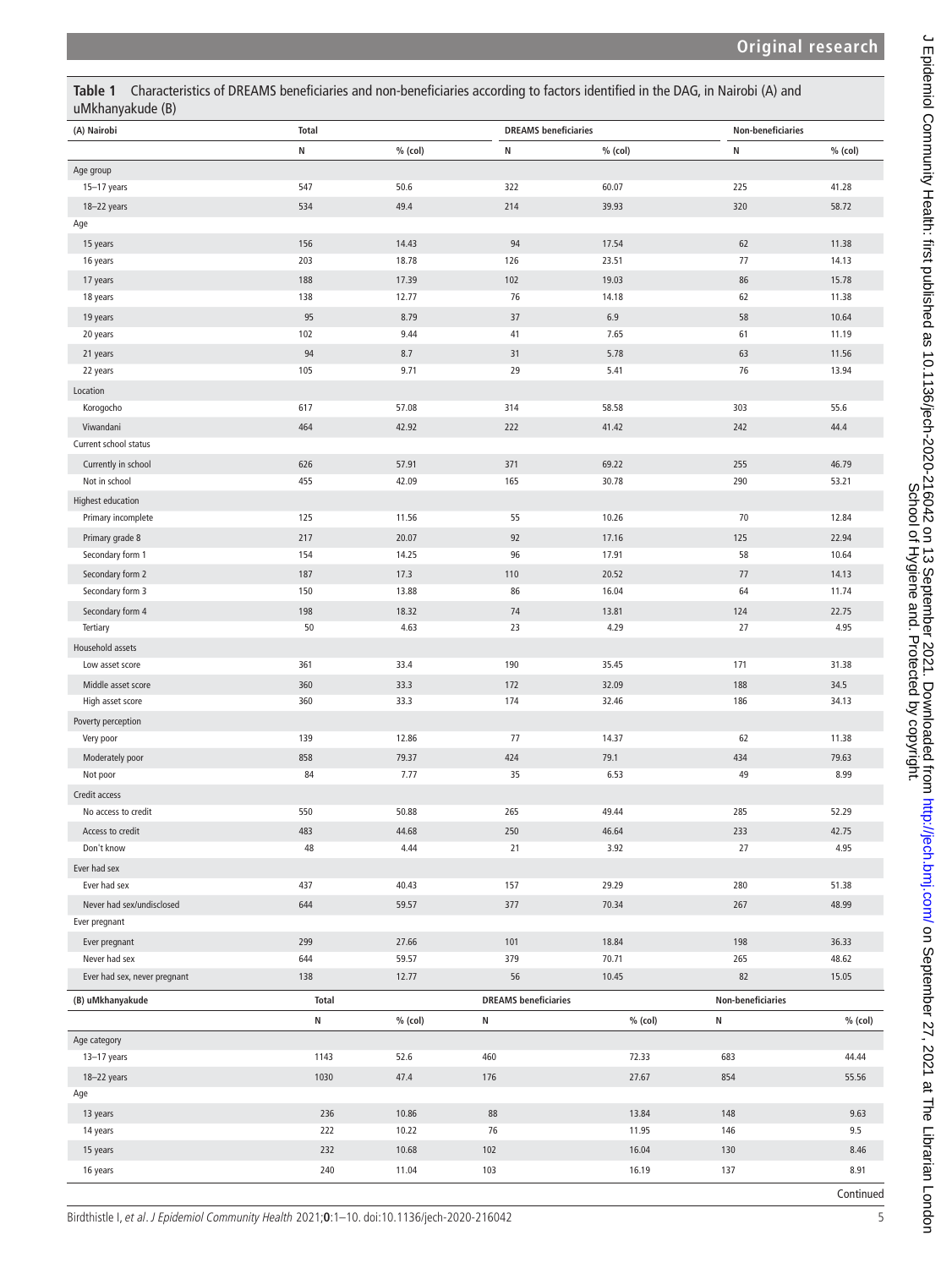| Table 1<br>Continued                 |              |           |                             |         |                   |           |  |  |
|--------------------------------------|--------------|-----------|-----------------------------|---------|-------------------|-----------|--|--|
| (B) uMkhanyakude                     | <b>Total</b> |           | <b>DREAMS</b> beneficiaries |         | Non-beneficiaries |           |  |  |
|                                      | N            | $%$ (col) | N                           | % (col) | N                 | $%$ (col) |  |  |
| 17 years                             | 213          | 9.8       | 91                          | 14.31   | 122               | 7.94      |  |  |
| 18 years                             | 243          | 11.18     | 63                          | 9.91    | 180               | 11.71     |  |  |
| 19 years                             | 228          | 10.49     | 47                          | 7.39    | 181               | 11.78     |  |  |
| 20 years                             | 242          | 11.14     | 36                          | 5.66    | 206               | 13.4      |  |  |
| 21 years                             | 174          | 8.01      | 21                          | 3.3     | 153               | 9.95      |  |  |
| 22 years                             | 143          | 6.58      | $\boldsymbol{9}$            | 1.42    | 134               | 8.72      |  |  |
| Location                             |              |           |                             |         |                   |           |  |  |
| Rural                                | 1383         | 64.21     | 457                         | 72.66   | 926               | 60.72     |  |  |
| Periurban/urban                      | 771          | 35.79     | 172                         | 27.34   | 599               | 39.28     |  |  |
| Socioeconomic status                 |              |           |                             |         |                   |           |  |  |
| Low                                  | 720          | 34.88     | 248                         | 40.52   | 472               | 32.51     |  |  |
| Middle                               | 746          | 36.14     | 209                         | 34.15   | 537               | 36.98     |  |  |
| High                                 | 598          | 28.97     | 155                         | 25.33   | 443               | 30.51     |  |  |
| Currently in school                  |              |           |                             |         |                   |           |  |  |
| No                                   | 538          | 24.76     | 66                          | 10.38   | 472               | 30.71     |  |  |
| Yes                                  | 1635         | 75.24     | 570                         | 89.62   | 1065              | 69.29     |  |  |
| Level of education                   |              |           |                             |         |                   |           |  |  |
| Primary                              | 206          | 9.49      | 75                          | 11.79   | 131               | 8.53      |  |  |
| Secondary                            | 1628         | 74.99     | 520                         | 81.76   | 1108              | 72.18     |  |  |
| Completed matric                     | 337          | 15.52     | 41                          | 6.45    | 296               | 19.28     |  |  |
| Ever migrated                        |              |           |                             |         |                   |           |  |  |
| No                                   | 1771         | 81.5      | 564                         | 88.68   | 1207              | 78.53     |  |  |
| Yes                                  | 402          | 18.5      | 72                          | 11.32   | 330               | 21.47     |  |  |
| Food insecurity                      |              |           |                             |         |                   |           |  |  |
| No                                   | 1495         | 68.8      | 495                         | 77.83   | 1000              | 65.06     |  |  |
| Yes                                  | 678          | 31.2      | 141                         | 22.17   | 537               | 34.94     |  |  |
| Ever been/currently pregnant         |              |           |                             |         |                   |           |  |  |
| No                                   | 1570         | 73.95     | 539                         | 85.83   | 1031              | 68.96     |  |  |
| Yes                                  | 553          | 26.05     | 89                          | 14.17   | 464               | 31.04     |  |  |
| Sexually active                      |              |           |                             |         |                   |           |  |  |
| Ever pregnant                        | 553          | 26.18     | 89                          | 14.26   | 464               | 31.18     |  |  |
| Never pregnantandsexually active     | 248          | 11.74     | 58                          | 9.29    | 190               | 12.77     |  |  |
| Never pregnantandnot sexually active | 39           | 1.85      | $10\,$                      | 1.6     | 29                | 1.95      |  |  |
| Never had sex                        | 1272         | 60.23     | 467                         | 74.84   | 805               | 54.1      |  |  |

DAG, directed acyclic graphs; DREAMS, Determined, Resilient, Empowered, AIDS-free, Mentored and Safe.

In both settings, effect estimates generated through alternative approaches to propensity score regression adjustment (ie, stratification and weighting) were similar ([online supplemental](https://dx.doi.org/10.1136/jech-2020-216042)  [table S2\)](https://dx.doi.org/10.1136/jech-2020-216042).

#### **HIV testing experiences and modalities**

In Nairobi, levels of confidence about getting an HIV test and knowledge of where to get tested were very high (90% and 99%, respectively) across age groups and among both beneficiaries and non-beneficiaries of DREAMS [\(online supplemental table S3a](https://dx.doi.org/10.1136/jech-2020-216042)). Testing in the past 12 months was more frequently reported by DREAMS beneficiaries than non-beneficiaries, among both age groups (89% vs 47% among the younger and 90% vs 73% among the older cohort). When asked where they tested most recently, mobile health facilities were more commonly reported among adolescent girls (<18 years) than young women (21% vs 15%), with no differences by DREAMS invitation. Overall, few participants reported home testing (<9%) or self-testing  $(<1%)$ . DREAMS beneficiaries were more likely than nonbeneficiaries to say their last test had been 'offered' to them (eg, 52 vs 29% among 15–17years) or 'required' (eg, 29% vs 15% of non-beneficiaries among adolescent girls). Older participants

and non-DREAMS beneficiaries more frequently said they 'had asked for the test'.

Most AGYW in Nairobi (65%) reported that their motivation for testing was to protect or take care of themselves (with higher reporting of this among DREAMS beneficiaries, in both age groups). Testing to protect an unborn/future child was reported mostly by older participants, especially non-DREAMS beneficiaries (13%) vs 5% of beneficiairies. Among those who reported not testing for HIV in the past year (n=125), the most common reason was 'I don't think I have HIV' (68%), an answer more commonly reported by young adolescents (71% vs 63% of older participants), especially adolescents who were not invited into DREAMS (75% vs 46% of DREAMS beneficiaries). Few AGYW  $(n=11)$  did not want to know their HIV status.

As in Nairobi, AGYW in uMkhanyakude expressed high levels of confidence about getting an HIV test if they wanted one (93% overall), including visiting a health facility to get tested [\(online](https://dx.doi.org/10.1136/jech-2020-216042) [supplemental table S4\)](https://dx.doi.org/10.1136/jech-2020-216042). Almost all (>95%) felt it is important for people to know their HIV status. Relatively few had tested in a health facility in the past 12 months: 18% of 13–17years and 41% of 18–22years. Home-based testing in the past year was higher among the young beneficiaries (27% vs 19% of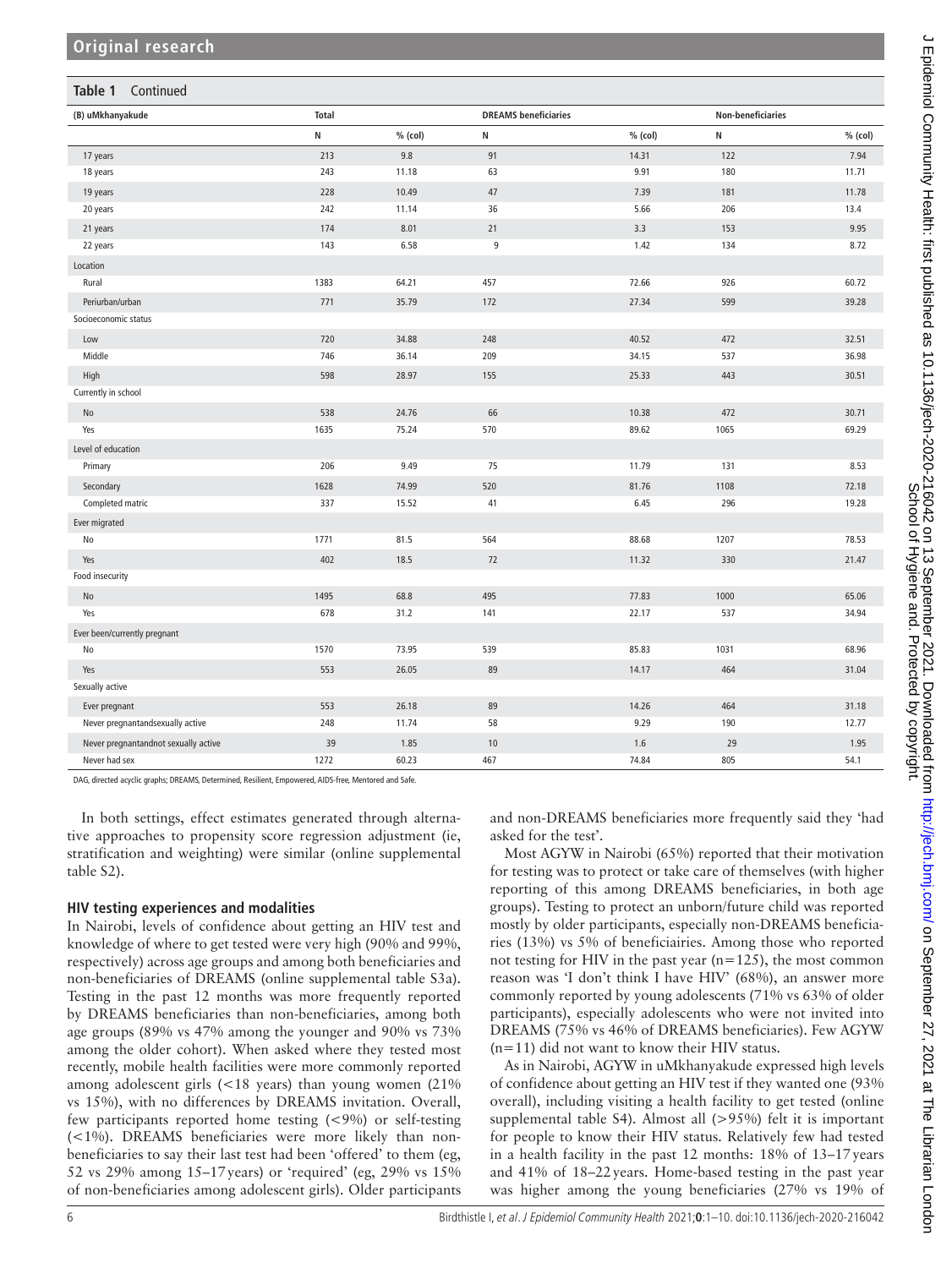<span id="page-6-0"></span>**Table 2** Association of DREAMS with knowledge of HIV status using conventional logistic regression: unadjusted risk (%) difference and unadjusted and adjusted ORs, overall and stratified by age

|                 | <b>Not a DREAMS</b><br>beneficiary<br>(N/%) | <b>DREAMS</b><br>beneficiary<br>(N/DREAMS)<br>beneficiary (N/%) | % Non-beneficiaries<br>know status | % Beneficiaries<br>know status | % Difference<br>(unadjusted) | <b>Unadjusted OR</b><br>(95% CI) | Ageandlocation<br>adjusted OR (95% CI)    | <b>Fully adjusted</b><br>OR* (95% CI) | P value<br>(LR-test) |
|-----------------|---------------------------------------------|-----------------------------------------------------------------|------------------------------------|--------------------------------|------------------------------|----------------------------------|-------------------------------------------|---------------------------------------|----------------------|
| Nairobit        |                                             |                                                                 |                                    |                                |                              |                                  |                                           |                                       |                      |
| Overall#        | 545(50.4)                                   | 536(49.6)                                                       | 69.36                              | 92.16                          | 22.80                        | 5.20 (3.61 to 7.48)              | 7.32 (4.99 to 10.75)                      | 8.69 (5.84 to<br>12.93)               | < 0.001              |
| $15-17$ years§  | 225(41.1)                                   | 322(58.9)                                                       | 54.67                              | 90.37                          | 35.70                        |                                  | 7.78 (4.94 to 12.26) 7.90 (4.99 to 12.51) | 9.45 (5.82 to<br>15.36)               | < 0.001              |
| $18 - 22$ years | 320(59.9)                                   | 214(40.1)                                                       | 79.69                              | 94.86                          | 15.17                        | 5.20 (3.61 to 7.48)              | 7.32 (4.99 to 10.75)                      | 8.69 (5.84 to<br>12.93)               | < 0.001              |
| uMkhanyakudet   |                                             |                                                                 |                                    |                                |                              |                                  |                                           |                                       |                      |
| Overall¶        | 1537(70.4)                                  | 636(29.3)                                                       | 46.3                               | 41.8                           | $-4.5$                       | 0.84 (0.69 to 1.01)              | 1.27 (1.03 to 1.57)                       | 1.40 (1.12 to<br>1.75)                | 0.003                |
| 13-17 years**   | 683(59.8)                                   | 460(40.2)                                                       | 26.2                               | 36.7                           | 10.5                         | 1.64 (1.27 to 2.11)              | 1.50 (1.15 to 1.97)                       | 1.61 (1.22 to<br>2.15)                | 0.001                |
| 18-22 years**   | 854(82.9)                                   | 176(17.1)                                                       | 62.3                               | 55.1                           | $-7.2$                       | 0.74 (0.54 to 1.03)              | 0.84 (0.60 to 1.18)                       | 0.94 (0.65 to<br>1.37)                | 0.749                |

\*Adjusted for minimal set of confounders identified in the DAGs (see final column of [online supplemental tables S1a,b and S2a,b](https://dx.doi.org/10.1136/jech-2020-216042)) for details).<br>†Statistical test for interaction provided evidence for interaction by age grou

‡See [online supplemental table S1a](https://dx.doi.org/10.1136/jech-2020-216042) for more details. §See [online supplemental table S2a](https://dx.doi.org/10.1136/jech-2020-216042) for more details.

¶See [online supplemental table S1b](https://dx.doi.org/10.1136/jech-2020-216042) for more details.<br>\*\*See [online supplemental table S2b](https://dx.doi.org/10.1136/jech-2020-216042) for more details.<br>DAGs, directed acyclic graphs; DREAMS, Determined, Resilient, Empowered, AIDS-free, Mentored and Safe.

non-beneficiaries), while there were no differences in recent use of mobile or partner testing by DREAMS invitation. As in Nairobi, few AGYW used HIV self-testing in the past year (<2% overall).

#### **HTS delivered through DREAMS**

Process evaluation data showed that the ways in which HTS were delivered through DREAMS varied considerably in each setting (see [box](#page-7-1) 1 below). In Nairobi, testing services were 'centralised' through one implementing agency which offered testing to all AGYW beneficiaries at the time of DREAMS enrolment, regardless of age, circumstance or perceived risk. In contrast, in uMkhanyakude, HTS were delivered by multiple DREAMS implementers and AGYW were linked to testing through community mobilisation events or during SRH or ante-natal care service provision. In both settings, testing was available in communitybased settings (eg, 'safe spaces' and tents set up for DREAMS in Nairobi and uMkhanyakude, respectively, and some home-based testing) as well as referrals to primary health facilities.

#### **DISCUSSION**

#### **Key findings**

In large, representative samples of young women in two diverse settings, we assessed the early impact of the DREAMS Partnership on an important precursor to reducing HIV incidence:

knowledge of HIV status. In both settings, we found that exposure to DREAMS (a multisectoral HIV prevention intervention for AGYW) led to an increase in knowledge of HIV status among the younger cohort (those aged <18 years at enrolment). This increase was more substantial in Kenya (32%) compared with South Africa (9%). DREAMS also increased knowledge of HIV status among the older cohort of young women (18–22 years) in Nairobi (by 23%) but not in uMkhanyakude. We have shown in previous research that DREAMS was more effective at recruiting younger adolescents than the older target group in its first year of implementation.<sup>16</sup> Here, we see how that may translate into greater evidence of impact among the younger adolescent beneficiaries.

The weaker effect of DREAMS on older participants' knowledge of status could be due to the programme's poorer reach of this age group in general, as well as the higher availability, accessibility and motivation to use existing HTS among the older group, for example, through existing antenatal care, prevention of mother-to-child transmission programmes, postnatal care and other services already used by young women (especially where pregnancy rates increase rapidly from age 18, as in South Africa).<sup>[17](#page-9-12)</sup> While DREAMS was still effective at reaching more women >18 years with testing in Nairobi, that is, more than expected without DREAMS, it was not so in uMkhanyakude.

<span id="page-6-1"></span>**Table 3** Estimated causal effect of DREAMS on knowledge of HIV status, from regression analysis with adjustment for the 'propensity to be a DREAMS beneficiary' score and age, overall and stratified by age group

|                                                                                                                                                                                                                                                                                                    | % Know<br>status in<br>total study<br>population | <b>Estimated %</b><br>know status if<br>none benefit<br>from DREAMS | 95% CI           | <b>Estimated %</b><br>Know status if<br>all benefit from<br><b>DREAMS</b> | 95% CI                      | Marginal<br>causal per cent<br>difference (%)<br>(PS adjusted) | 95% CI                     | Prevalence<br>ratio<br>(PS adjusted) | 95% CI                    | <b>OR</b><br>(PS adjusted) | 95% CI                     | PAF*    | 95% CI                     |
|----------------------------------------------------------------------------------------------------------------------------------------------------------------------------------------------------------------------------------------------------------------------------------------------------|--------------------------------------------------|---------------------------------------------------------------------|------------------|---------------------------------------------------------------------------|-----------------------------|----------------------------------------------------------------|----------------------------|--------------------------------------|---------------------------|----------------------------|----------------------------|---------|----------------------------|
| Nairobi                                                                                                                                                                                                                                                                                            |                                                  |                                                                     |                  |                                                                           |                             |                                                                |                            |                                      |                           |                            |                            |         |                            |
| Overall                                                                                                                                                                                                                                                                                            | 80.67                                            | 65.1                                                                | (60.9 to 69.5)   | 92.9                                                                      | (90.6 to 95.0)              | 27.77                                                          | (22.8 to 32.6)             | 1.43                                 | $(1.33 \text{ to } 1.53)$ | 6.98                       | (4.84 to 10.47)            | 19.3    |                            |
| $15-17$ years                                                                                                                                                                                                                                                                                      | 75.69                                            | 61.1                                                                | (53.9 to 67.7)   | 92.8                                                                      | (89.9 to 95.2)              | 31.76                                                          | (24.9 to 39.1)             | 1.52                                 | $(1.37 \text{ to } 1.72)$ | 8.26                       | $(5.46 \text{ to } 13.83)$ | 19.28   |                            |
| 18-22 years                                                                                                                                                                                                                                                                                        | 85.77                                            | 70.9                                                                | (64.4 to 78.2)   | 93.5                                                                      | (89.6 to 97.0)              | 22.61                                                          | (15.0 to 29.7)             | 1.32                                 | $(1.19 \text{ to } 1.47)$ | 5.93                       | (3.16 to 13.34)            | 17.34   |                            |
| uMkhanyakude                                                                                                                                                                                                                                                                                       |                                                  |                                                                     |                  |                                                                           |                             |                                                                |                            |                                      |                           |                            |                            |         |                            |
| Overall                                                                                                                                                                                                                                                                                            | 44.96                                            | 42.30                                                               | (39.79 to 44.74) | 45.87                                                                     | (40.75 to 49.97)            | 3.57                                                           | $(-1.92$ to 8.35)          | 1.08                                 | (0.96 to 1.20)            | 1.16                       | $(0.92 \text{ to } 1.40)$  | 5.90    | $(2.37$ to $9.36)$         |
| $13-17$ years                                                                                                                                                                                                                                                                                      | 30.45                                            | 26.49                                                               | (23.18 to 30.08) | 35.43                                                                     | $(32.13 \text{ to } 38.95)$ | 8.95                                                           | $(4.81 \text{ to } 14.41)$ | 1.38                                 | $(1.17 \text{ to } 1.62)$ | 1.52                       | $(1.26 \text{ to } 2.00)$  | 13.01   | $(7.41 \text{ to } 21.74)$ |
| 18-22 years                                                                                                                                                                                                                                                                                        | 61.07                                            | 61.15                                                               | (57.82 to 64.53) | 58.31                                                                     | (50.24 to 63.90)            | $-2.84$                                                        | $(-11.11$ to 5.67)         | 0.95                                 | $(0.82 \text{ to } 1.07)$ | 0.89                       | (61.12 to 1.19)            | $-0.14$ | $(-2.98 \text{ to } 2.81)$ |
| *PAF estimate as ((% know status in the total study population) - (predicted % who know status if no DREAMs))/% know status in the total study population.<br>DREAMS, Determined, Resilient, Empowered, AIDS-free, Mentored and Safe: PAF, Population attributable fraction: PS, propensity score, |                                                  |                                                                     |                  |                                                                           |                             |                                                                |                            |                                      |                           |                            |                            |         |                            |

Birdthistle I, et al. J Epidemiol Community Health 2021;**0**:1–10. doi:10.1136/jech-2020-216042 7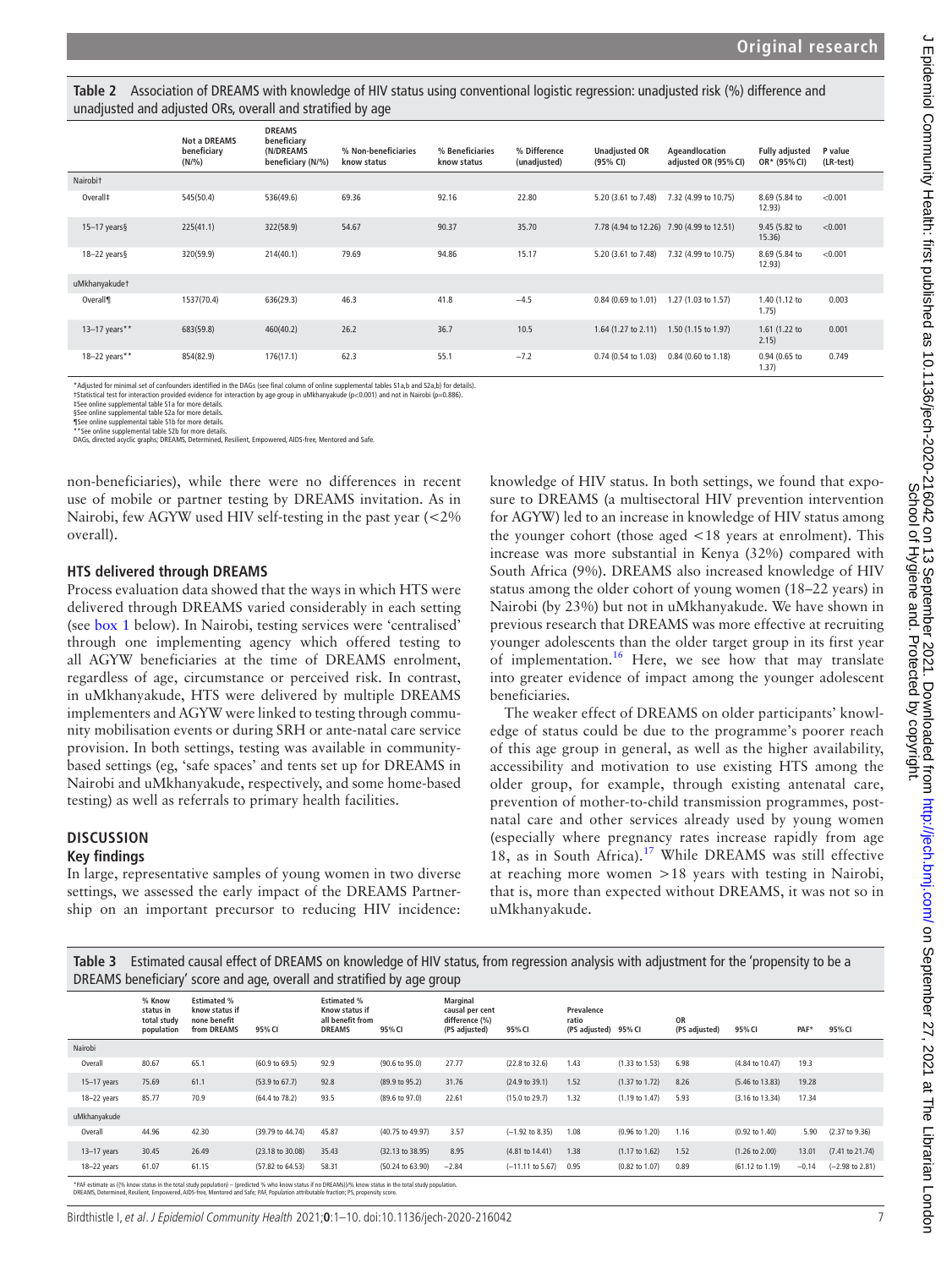

<span id="page-7-0"></span>

The stronger effect of DREAMS in Nairobi relative to uMkhanyakude is likely to be influenced by the delivery of HIV testing in each context. In Nairobi, HIV testing was offered systematically by one implementing agency to all DREAMS recruits, at the time of enrolment, regardless of age, circumstance or perceived risk and administered in DREAMS-specific sites (communitybased clinics and 'safe space' venues dedicated to DREAMS beneficiaries). In contrast, HTS through DREAMS were less coordinated and less centralised in uMkhanyakude, and only 42% of all DREAMS beneficiaries knew their HIV status. The increased knowledge of status observed among younger adolescents in uMkhanyakude may have been due to communitymobilisation events (not provided before DREAMS), where they were informed about testing and offered on-site testing in tents, as well as referrals via other DREAMS interventions and increased home-based testing. (Testing in health facilities over the past year did not differ among DREAMS beneficiaries and non-beneficiaries in this setting.) Another contextual difference may be the degree to which DREAMS clients felt able to decline HIV testing. DREAMS' approach to HTS was pro-active in Nairobi and beneficiaries most often described their latest HIV test as 'offered' (45%) or 'required' (28%). Among beneficiaries, testing may have been viewed as an entry point to the DREAMS programme and its benefits, and an incentive to HIV testing may have been perceived by potential beneficiaries or their guardians. In uMkhanyakude, where HIV testing through DREAMS was less systematic or proactive, self-initiated testing was more common. Those who were not recently sexually active or perceived themselves to be at low-risk, may not have sought testing even if availability increased.

These findings are consistent with recommendations to boost community-based HIV testing opportunities, as a way to increase uptake among young people.<sup>[6](#page-9-4)</sup> Offering testing through 'safe spaces' for AGYW, mobile units, events, home-based testing, mHealth and peer outreach, provides alternatives to facilitybased testing that is not always acceptable, available or affordable to adolescents.<sup>18</sup> <sup>19</sup> Key barriers expressed by adolescents include 'unfriendly' services and concerns about confidentiality, and the perceived need to be sick to use primary healthcare facilities.[20](#page-9-14) 'Enhanced peer outreach' by HIV-positive peer mobilisers has been shown to improve HIV testing yield (new diagnoses)

**Box 1 Models of delivering HIV testing through dreams in each setting**

## <span id="page-7-1"></span>**Nairobi, Kenya**

In the two informal settlement areas of Nairobi, HIV testing services (HTS) were coordinated and delivered by one implementing partner (IP) per area. Both IPs were experienced in HTS provision prior to Determined, Resilient, Empowered, AIDS-free, Mentored and Safe (DREAMS). All adolescent girls and young women (AGYW) who were recruited into DREAMS were eligible for HIV testing and offered testing at the time of an enrolment interview for DREAMS. AGYW received their result at the time of the test and were referred to interventions based on their status and other factors (eg, sexual/pregnancy history, experience of violence). Testing was usually administered in a community site clinic established for DREAMS (in a compound with a coordination office), or in DREAMS 'safe spaces', such as community halls, churches and other local venues used for delivery of DREAMS interventions. Caregiver consent was required for those aged <15 years, and girls aged 15+ years could provide their own consent. Family testing services were also available within the homes of DREAMS beneficiaries, to those seeking this service, and walk-in clients (AGYW and males not enrolled in DREAMS) could seek HTS within the site clinics. **uMkhanyakude, South Africa**

In uMkhanyakude, KwaZulu-Natal, HTS were delivered by multiple DREAMS IPs in the same areas (20 municipal wards). Prior to DREAMS, the IPs were experienced in provision of HTS in other geographical areas, and DREAMS funding enabled expansion into uMkhanyakude. DREAMS IPs used a variety of approaches to offer HTS. For example, some identified AGYW through community mobilisation events and provided information and a referral to testing services. HIV testing was administered to consenting AGYW within communities, for example, in tents, as well as public health care facilities where HIV testing was integrated with sexual reproductive health services and antenatal care. Some IPs provided door-to-door testing, primarily to target male sexual partners of AGYW, but offered HTS to AGYW in the households they visited. IPs that were not contracted to provide HTS issued referrals to AGYW participating in other DREAMS programmes such as schoolbased or community-based interventions, parenting programmes and other interventions in the DREAMS core package.

## **What is already known on this subject**

- ► Knowledge of one's HIV status is a critical first step in linking into treatment and prevention services, and stemming onward transmission.
- ► Testing rates remain comparatively low among adolescents and young people, a rapidly growing demographic group in Africa upon whom HIV epidemic control depends.
- ► Complex interventions are increasingly recommended for HIV prevention yet few are delivered at scale or evaluated in realworld settings.

among key populations, including female sex workers, in DRC and Haiti, $^{21}$  and may be an effective way to encourage adolescents choosing to test for the first time. Integrating HIV counselling and testing with family planning services—demonstrated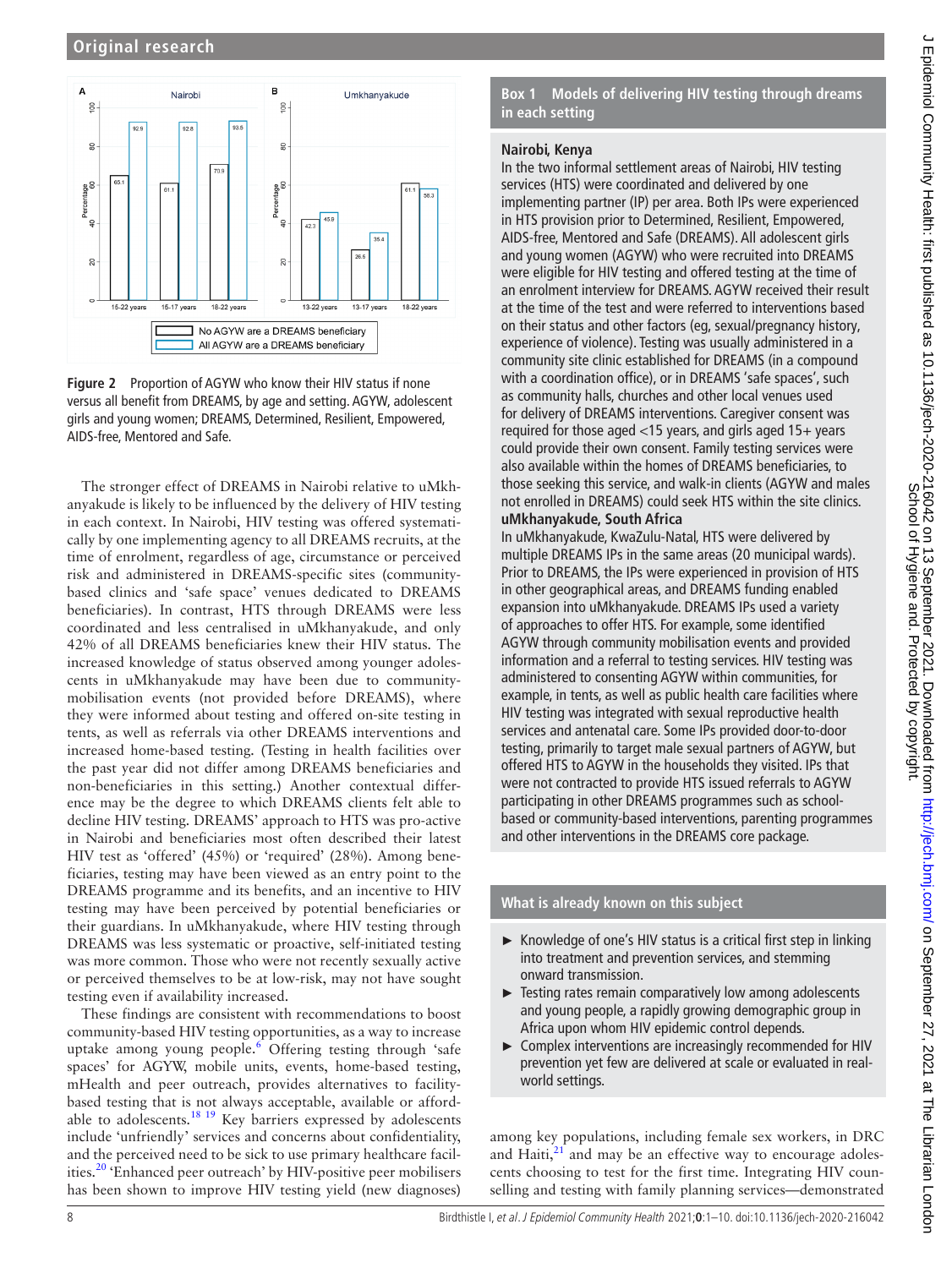in the Integra trial in Kenya and Swaziland—can also boost early testing, and simultaneously prevent HIV and unplanned pregnancy[.22 23](#page-9-16) Providing a mix of testing modalities, including HIV self-testing (directly and peer-assisted self-testing)<sup>24, 25</sup> may ensure the choice and confidentiality that adolescents, a heterogeneous group, need in order to be able to access HTS and know their HIV status.

## **Strengths and limitations**

A strength of the study is that the findings are unlikely to be explained by confounding or selection bias. The representative samples include AGYW who were and were not invited to participate in DREAMS, and we were able to take into account any systematic differences between those groups. We applied a causal inference framework to control for confounding by individual and household characteristics that were anticipated to be determinants of both DREAMS invitation and knowledge of HIV status, and we made comparisons and causal effect estimates that are analogous to an 'intention to treat' analysis for a trial design.<sup>[11 12](#page-9-8)</sup> We estimated several alternative causal effect measures and found a consistent pattern across all. We also compared the main analytical approach (propensity score regression adjustment) with other methods to control for confounding using propensity scores, such as propensity score stratification and weighting, as well as with conventional multivariable logistic regression. Findings were similar across these approaches, giving confidence that the magnitude and direction of the estimated overall causal effect is robust to different analytical approaches, although all relied on the same interview data (to measure outcomes, exposures and confounders) and were thus equally subject to any bias in those data.

Because DREAMS was not a randomised intervention, it was essential to identify key determinants of being a DREAMS beneficiary and we relied on self-reported invitation into DREAMS to distinguish DREAMS beneficiaries and non-beneficiaries. This may have led to misclassification, and possibly have underestimated the percentage of AGYW who were DREAMS beneficiaries, if AGYW did not recall an 'invitation' to DREAMS, or they were invited but did not receive any interventions. Our approach also estimated an overall effect of DREAMS regardless of which DREAMS interventions AGYW actually received. Nevertheless, in previous analyses, we found a strong correlation between invitation to DREAMS and uptake of 'core package' interventions, with almost all who were invited to DREAMS receiving multiple interventions, and large differences in the number of 'core package' interventions received by those invited to DREAMS compared with those who were not invited.<sup>[16](#page-9-11)</sup>

## **CONCLUSION**

South Africa and Kenya are experiencing the first and fourth largest HIV epidemics, respectively.<sup>26</sup> Among the growing number of young people in these and other African countries, new infections will continue as long as knowledge of HIV status—among HIV-positive individuals ('the First 90%') and among all individuals regardless of HIV status—remains low. This evaluation of DREAMS' initial impact demonstrates that adolescent girls can be reached early (before age 18) with HTS and learn their HIV status before first pregnancy and antenatal care—often when many adolescents test for the first time.<sup>6</sup> Promoting the value of knowing your HIV status and making voluntary testing services available outside of clinical services—where adolescents can be encouraged and not judged for testing—can prepare young people to test more regularly, to protect their own health

## **What this study adds**

- ► We applied a causal inference framework to estimate the causal effect of being a beneficiary of the Determined, Resilient, Empowered, AIDS-free, Mentored and Safe (DREAMS) partnership on knowledge of HIV status.
- ► DREAMS quickly and substantially increased knowledge of status among adolescent girls (<18 years) in both urban Kenya and rural South Africa.
- ► The impact of DREAMS was stronger in Kenyan settings, where HIV testing was coordinated by one implementing partner per area, and offered more pro-actively and systematically than in South Africa.
- ► A large-scale complex intervention implemented in realworld conditions can have direct and early effects on HIV testing uptake among adolescent girls.

and plan for their future. In follow-up rounds, we will evaluate the sustained effect of DREAMS on HIV testing, and whether it successfully links young women from testing into treatment and prevention, for an impact on HIV incidence.

**Acknowledgements** We are grateful to the young women who volunteered their time and information to this study. We thank the dedicated data collection teams in Nairobi and uMkhanyakude, for their tireless efforts to ensure high quality data. We acknowledge the valuable input of community advisory groups within the study settings.

**Contributors** IB and SF conceived the study and IB wrote the first draft. DJC and SF conceptualised the methodological approach and DJC wrote the first draft of the methods. DJC and NTM conducted the analyses, with supervision by KB and SF. AZ and MS oversaw the data collection, with coordination and data management by NC, SM and BOO. IB, SF, AZ and MS secured the funding. All authors reviewed the manuscript and results and contributed edits and improvements.

**Funding** The impact evaluation of DREAMS is funded by the Bill & Melinda Gates Foundation (OPP1136774, [http://www.gatesfoundation.org\)](http://www.gatesfoundation.org). Foundation staff advised the study team, but did not substantively affect the study design, instruments, interpretation of data or decision to publish.

**Competing interests** None declared.

**Patient consent for publication** Not required.

**Ethics approval** The study protocol, including informed consent and study tools, were reviewed and approved by the London School of Hygiene & Tropical Medicine, UK; Amref Health Africa in Kenya; and University of KwaZulu-Natal Biomedical Research Ethics Committee in South Africa. The study benefited from the input of community advisory groups affiliated with the research institutes in Nairobi and uMkhanyakude, to improve community sensitisation and interview and recruitment methods.

**Provenance and peer review** Not commissioned; externally peer reviewed.

**Data availability statement** Data are available on reasonable request.

**Supplemental material** This content has been supplied by the author(s). It has not been vetted by BMJ Publishing Group Limited (BMJ) and may not have been peer-reviewed. Any opinions or recommendations discussed are solely those of the author(s) and are not endorsed by BMJ. BMJ disclaims all liability and responsibility arising from any reliance placed on the content. Where the content includes any translated material, BMJ does not warrant the accuracy and reliability of the translations (including but not limited to local regulations, clinical guidelines, terminology, drug names and drug dosages), and is not responsible for any error and/or omissions arising from translation and adaptation or otherwise.

**Open access** This is an open access article distributed in accordance with the Creative Commons Attribution 4.0 Unported (CC BY 4.0) license, which permits others to copy, redistribute, remix, transform and build upon this work for any purpose, provided the original work is properly cited, a link to the licence is given, and indication of whether changes were made. See: [https://creativecommons.org/](https://creativecommons.org/licenses/by/4.0/) [licenses/by/4.0/.](https://creativecommons.org/licenses/by/4.0/)

#### **ORCID iD**

Isolde Birdthistle <http://orcid.org/0000-0001-5742-6588>